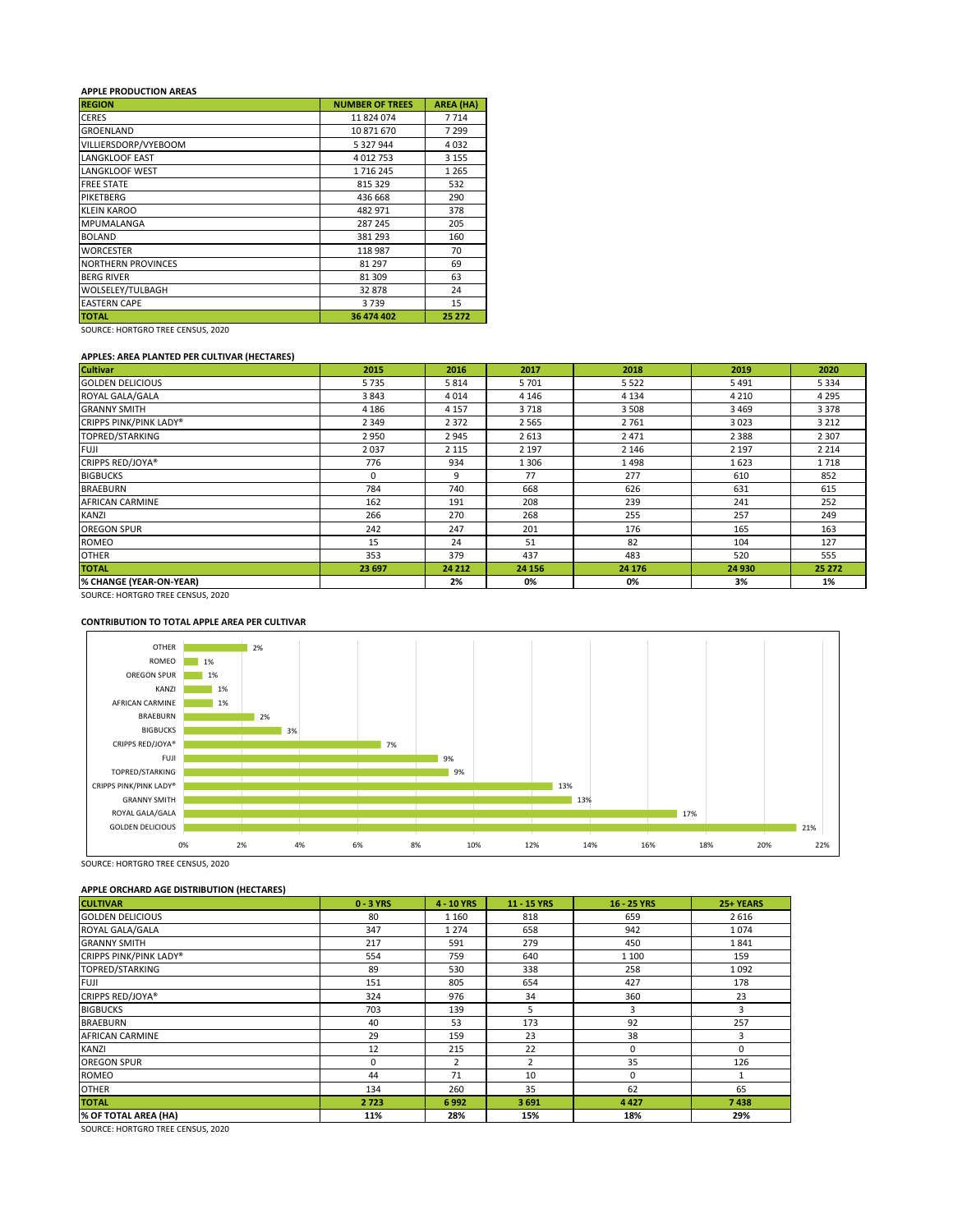#### **CROP DISTRIBUTION: APPLES**

| <b>Year JAN-DEC</b>                                                                                                                            | <b>TOTAL</b><br><b>PRODUCTION</b> | <b>LOCAL MARKET*</b>                           | <b>EXPORTS</b>                   | <b>PROCESSED</b>     | <b>DRIED</b> | <b>CHANGE IN TOTAL</b><br><b>PRODUCTION</b> |
|------------------------------------------------------------------------------------------------------------------------------------------------|-----------------------------------|------------------------------------------------|----------------------------------|----------------------|--------------|---------------------------------------------|
|                                                                                                                                                | (TON)                             | (TON)                                          | (TON)                            | (TON)                | (TON)        | %                                           |
| 2011                                                                                                                                           | 770 326                           | 231 423                                        | 318 966                          | 218 347              | 1590         | ÷,                                          |
| 2012                                                                                                                                           | 815 578                           | 206 271                                        | 358 457                          | 249 740              | 1 1 1 0      | 6%                                          |
| 2013                                                                                                                                           | 916 761                           | 211871                                         | 434 248                          | 267 682              | 2960         | 12%                                         |
| 2014                                                                                                                                           | 783 291                           | 204 069                                        | 339 096                          | 236 966              | 3 1 6 0      | $-15%$                                      |
| 2015                                                                                                                                           | 938758                            | 220 860                                        | 413757                           | 301 391              | 2750         | 20%                                         |
| 2016                                                                                                                                           | 916 343                           | 213 740                                        | 425 325                          | 277078               | 200          | $-2%$                                       |
| 2017                                                                                                                                           | 931 198                           | 210 674                                        | 417794                           | 300 560              | 2 1 7 0      | 2%                                          |
| 2018                                                                                                                                           | 832 716                           | 190 384                                        | 393 344                          | 245 908              | 3 0 8 0      | $-11%$                                      |
| 2019 **                                                                                                                                        | 898 967                           | 198 453                                        | 423 394                          | 275 200              | 1920         | 8%                                          |
| 2020**                                                                                                                                         | 991 252                           | 190 812                                        | 458 920                          | 339 990              | 1530         | 10%                                         |
| <b>AVERAGE CROP DISTRIBUTION (%)</b>                                                                                                           |                                   | 24%                                            | 45%                              | 31%                  | 0%           |                                             |
| 1 100 000<br>1 000 000<br>900 000<br>800 000<br>700 000<br>TONS<br>600 000<br>500 000<br>400 000<br>300 000<br>200 000<br>100 000<br>0<br>2011 | 2012<br>2013                      | <b>LOCAL MARKET*</b><br><b>EXPORTS</b><br>2014 | <b>PROCESSED</b><br>2015<br>2016 | <b>DRIED</b><br>2017 | 2018         | 2020**<br>2019**                            |

SOURCE: DAFF/PPECB, 2020

\*Market sales & direct sales to supermarkets

\*\*Last 2 seasons subject to possible adjustments Change in historic information due to upgrading of reporting systems and databases to improve accuracy of information

## HISTORICAL PRICE TRENDS: APPLES

| <b>Year JAN-DEC</b> | <b>SALES ON</b><br><b>MARKET</b> | <b>EXPORTS NET</b><br><b>REALISATION</b> | <b>PROCESSED</b> | <b>GROSS</b><br><b>VALUE</b><br><b>DRIED</b> | <b>GROSS</b><br><b>VALUE</b><br><b>FRESH</b> | <b>TOTAL VALUE OF</b><br><b>PRODUCTION</b> | <b>CHANGE IN</b><br><b>TOTAL VALUE OF</b><br><b>PRODUCTION</b> |
|---------------------|----------------------------------|------------------------------------------|------------------|----------------------------------------------|----------------------------------------------|--------------------------------------------|----------------------------------------------------------------|
|                     | (R per ton)                      | (R per ton)                              | (R per ton)      | (R1,000)                                     | (R1,000)                                     | (R1,000)                                   | (%)                                                            |
| 2011                | 4 3 1 7                          | 6 2 8 4                                  | 740              | 5800                                         | 3 003 335                                    | 3 170 756                                  | $\overline{\phantom{a}}$                                       |
| 2012                | 4548                             | 6656                                     | 1 1 6 0          | 2976                                         | 3 3 2 4 0 9 0                                | 3616657                                    | 14%                                                            |
| 2013                | 4739                             | 8960                                     | 1 1 3 5          | 7936                                         | 4894836                                      | 5 206 705                                  | 44%                                                            |
| 2014                | 5 1 2 8                          | 10 250                                   | 1 1 4 2          | 16 119                                       | 4522419                                      | 4809063                                    | $-8%$                                                          |
| 2015                | 5048                             | 10676                                    | 1 1 4 4          | 14 4 8 2                                     | 5 5 3 2 1 3 7                                | 5 891 444                                  | 23%                                                            |
| 2016                | 5559                             | 10 3 21                                  | 1454             | 1053                                         | 5 5 7 7 7 1 3                                | 5981525                                    | 2%                                                             |
| 2017                | 5 5 7 7                          | 9 0 0 5                                  | 1 3 0 4          | 13743                                        | 4937257                                      | 5 342 945                                  | $-11%$                                                         |
| 2018                | 6 1 4 3                          | 11 3 8 2                                 | 1562             | 19 139                                       | 5646329                                      | 6049668                                    | 13%                                                            |
| 2019**              | 6455                             | 11 504                                   | 2017             | 11 612                                       | 6 152 022                                    | 6718639                                    | 11%                                                            |
| 2020**              | 6 2 8 8                          | 13 15 9                                  | 1975             | 9771                                         | 7238639                                      | 7919793                                    | 18%                                                            |

SOURCE: DAFF, 2020, SARS, 2016 - 2020

\*Sales on major local fresh produce markets \*\*Last 2 seasons subejct to possible adjustmetns

#### **APPLE LOCAL MARKET SALES 2020**



Changes in historic information due to upgrading of reporting systems and databases to improve accuracy of information

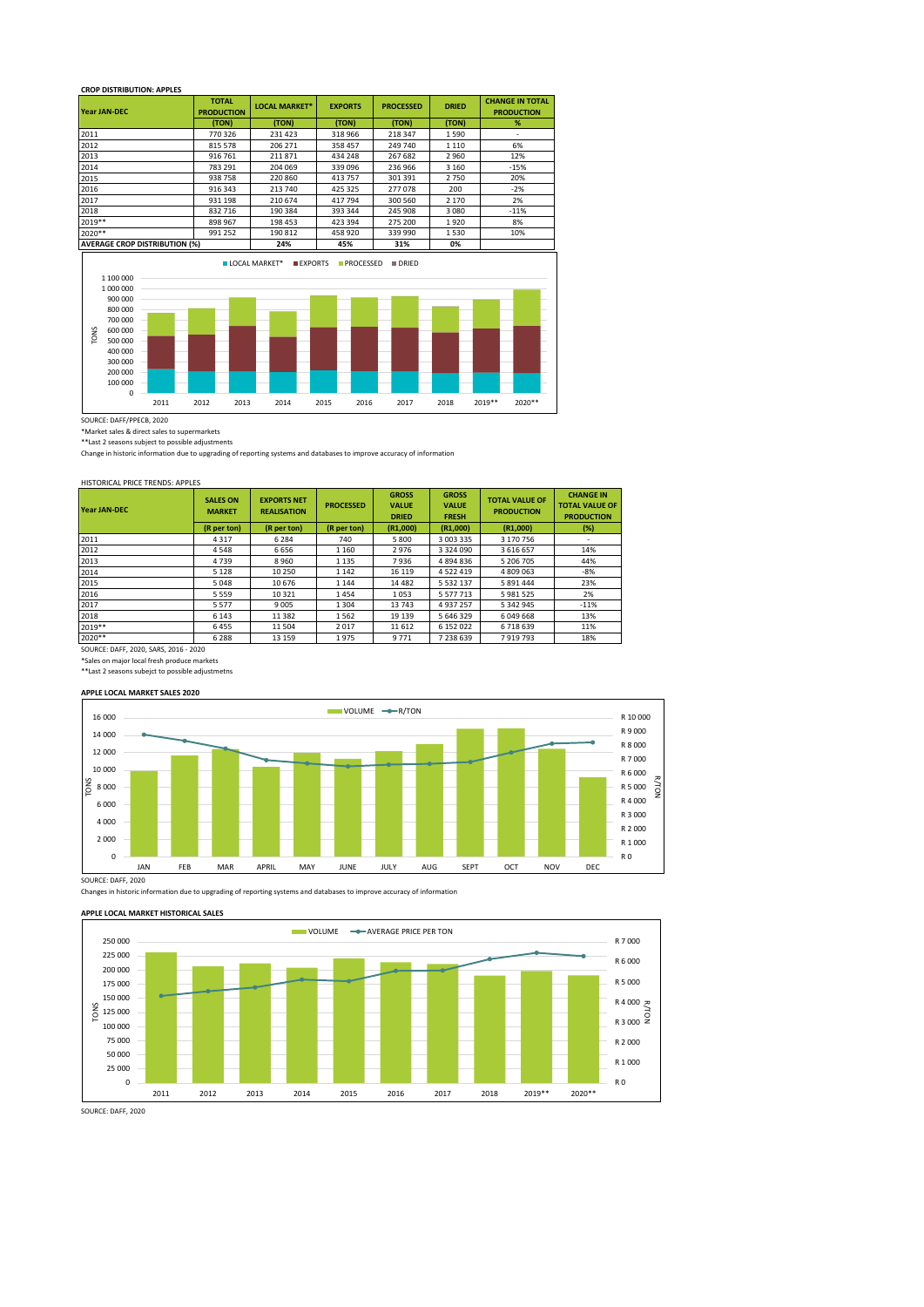





\*12.5 Kg equivalent cartons



SOURCE: PPECB, 2020 \*12.5 Kg equivalent cartons

#### **APPLE EXPORTS PER MARKET SEGMENT**



SOURCE: AGRI-HUB, 2020

#### **APPLES: CARTONS PASSED FOR EXPORT PER CULTIVAR**

| <b>CULTIVAR</b>                                                                                              | 2016       | 2017          | 2018          | 2019          | 2020          | <b>% CHANGE</b><br>2020 VS 2019 |
|--------------------------------------------------------------------------------------------------------------|------------|---------------|---------------|---------------|---------------|---------------------------------|
| <b>GOLDEN DELICIOUS</b>                                                                                      | 8 607 790  | 8 5 6 9 2 7 1 | 7 360 327     | 8 3 8 1 0 2 3 | 9 2 1 6 9 8 3 | 10%                             |
| ROYAL GALA/GALA                                                                                              | 7 153 003  | 7760942       | 6 355 830     | 7920296       | 8733386       | 10%                             |
| CRIPPS PINK/PINK LADY ®                                                                                      | 4 109 230  | 4 102 066     | 4 2 3 8 8 3 6 | 4827037       | 4 901 656     | 2%                              |
| <b>GRANNY SMITH</b>                                                                                          | 6 282 622  | 5 755 125     | 5 312 620     | 4732739       | 4419542       | $-7%$                           |
| FUJI                                                                                                         | 2850518    | 2 549 104     | 2853872       | 3 0 1 4 5 3 5 | 3 486 045     | 16%                             |
| TOPRED/STARKING                                                                                              | 2 272 368  | 2 118 112     | 2 2 1 2 6 5 0 | 1525845       | 2 117 803     | 39%                             |
| CRIPPS RED/JOYA®                                                                                             | 1037094    | 874026        | 1 261 636     | 1640509       | 2 006 027     | 22%                             |
| <b>BRAEBURN</b>                                                                                              | 1 375 221  | 1 300 785     | 1411418       | 1 394 316     | 1 110 822     | $-20%$                          |
| KANZI                                                                                                        | 102 401    | 224 167       | 244 531       | 273 412       | 378 678       | 39%                             |
| <b>AFRICAN CARMINE</b>                                                                                       | 111 381    | 73 999        | 91 242        | 85 254        | 179 904       | 111%                            |
| <b>BIGBUCKS</b>                                                                                              | O          | 1446          | 4343          | 20 23 3       | 94 977        | 369%                            |
| <b>OTHER</b>                                                                                                 | 124 381    | 94 5 14       | 120 197       | 56 336        | 67749         | 20%                             |
| <b>TOTAL</b>                                                                                                 | 34 026 009 | 33 423 558    | 31 467 502    | 33 871 534    | 36 713 573    | 8%                              |
| % CHANGE (Y-O-Y)                                                                                             |            | $-2%$         | $-6%$         | 8%            | 8%            |                                 |
| SOURCE: PPECB, 2020                                                                                          |            |               |               |               |               |                                 |
| NOTE: Change in historic information due to upgrading of reporting systems and databases to improve accuracy |            |               |               |               |               |                                 |

12.5 Kg equivalent cartons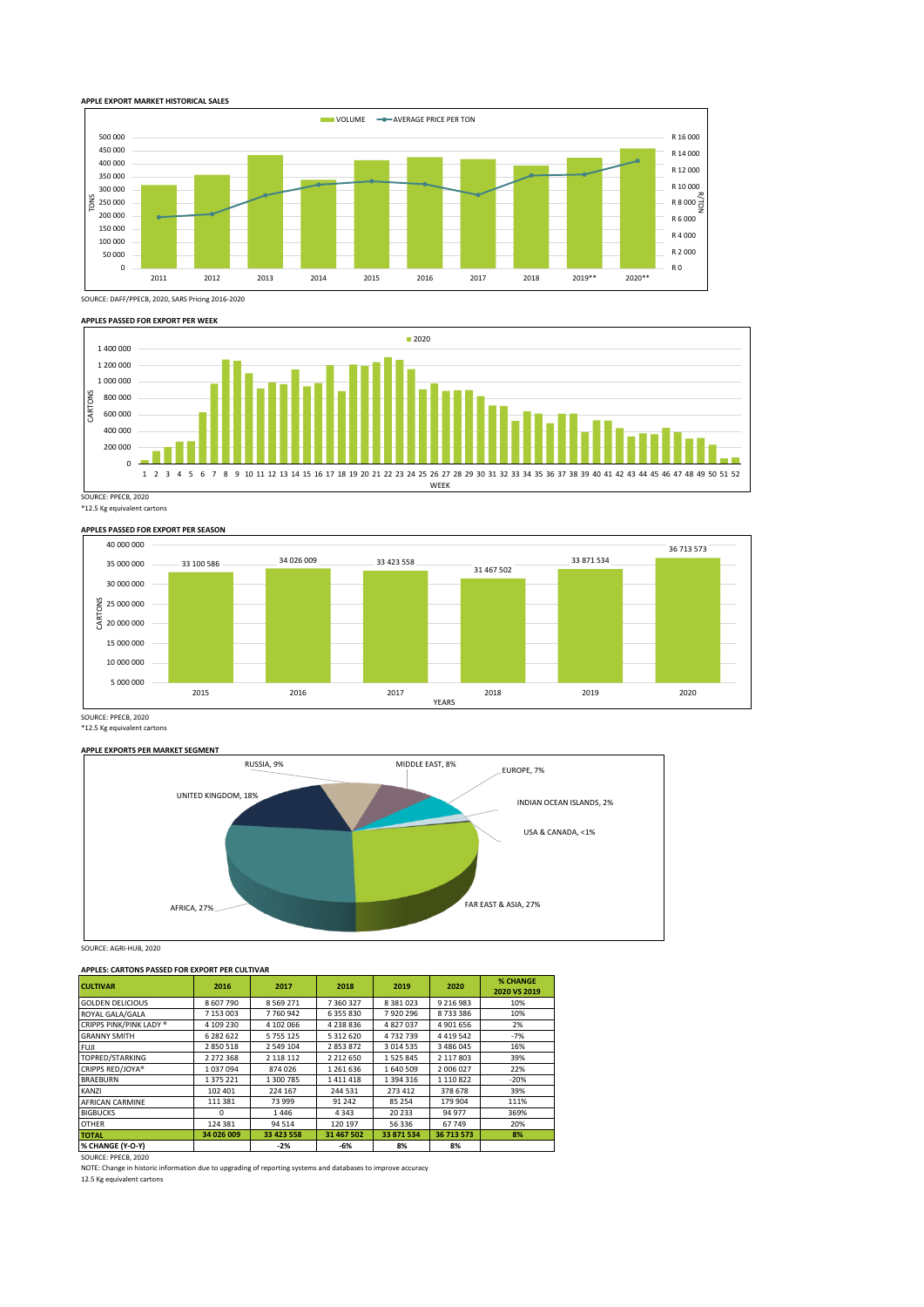# **PEAR PRODUCTION AREAS**

| <b>DISTRICT</b>       | <b>NUMBER OF</b><br><b>TREES</b> | <b>AREA (HA)</b> |
|-----------------------|----------------------------------|------------------|
| <b>CERES</b>          | 6 629 032                        | 4765             |
| <b>GROENLAND</b>      | 2 582 822                        | 1676             |
| <b>LANGKLOOF EAST</b> | 2 193 445                        | 1673             |
| WOLSELEY/TULBAGH      | 2 094 185                        | 1457             |
| VILLIERSDORP/VYEBOOM  | 1785044                          | 1 2 1 9          |
| <b>KLEIN KAROO</b>    | 1 143 214                        | 998              |
| <b>LANGKLOOF WEST</b> | 483 156                          | 399              |
| <b>PIKETBERG</b>      | 239 272                          | 196              |
| SOMERSET WEST         | 243 670                          | 123              |
| <b>WORCESTER</b>      | 219 131                          | 154              |
| <b>BERG RIVER</b>     | 237 205                          | 152              |
| <b>BOLAND</b>         | 88 651                           | 63               |
| <b>OLIFANTS RIVER</b> | 39 975                           | 28               |
| <b>EASTERN CAPE</b>   | 10 470                           | 11               |
| MPUMALANGA            | 858                              | $\mathbf{1}$     |
| <b>TOTAL</b>          | 17 990 130                       | 12913            |

SOURCE: HORTGRO TREE CENSUS, 2020

#### **PEARS: AREA PLANTED PER CULTIVAR (HECTARES)**

| <b>CULTIVAR</b>              | 2015    | 2016    | 2017    | 2018    | 2019    | 2020    |
|------------------------------|---------|---------|---------|---------|---------|---------|
| PACKHAM'S TRIUMPH            | 4 0 0 7 | 4064    | 4072    | 4 1 5 8 | 4 2 7 5 | 4 3 5 4 |
| <b>FORELLE</b>               | 3 2 1 4 | 3 2 1 9 | 3 2 1 9 | 3 2 4 6 | 3 3 6 1 | 3515    |
| <b>WILLIAMS BON CHRETIEN</b> | 2 5 6 9 | 2515    | 2 4 5 1 | 2 3 6 1 | 2 3 2 9 | 2 2 7 5 |
| <b>ABATE FETEL</b>           | 801     | 800     | 776     | 729     | 744     | 720     |
| <b>ROSEMARIE</b>             | 436     | 430     | 445     | 477     | 510     | 589     |
| <b>CHEEKY</b>                | 310     | 348     | 408     | 462     | 526     | 560     |
| <b>CELINA</b>                | 28      | 50      | 110     | 143     | 208     | 217     |
| <b>FLAMINGO</b>              | 147     | 145     | 147     | 146     | 145     | 137     |
| <b>BEURRE BOSC</b>           | 231     | 198     | 153     | 140     | 130     | 115     |
| DOYENNE DU COMICE            | 167     | 158     | 149     | 139     | 130     | 111     |
| <b>CLAPP'S FAVOURITE</b>     | 70      | 73      | 95      | 91      | 102     | 102     |
| <b>GOLDEN RUSSET BOSC</b>    | 117     | 111     | 99      | 92      | 88      | 96      |
| <b>OTHER</b>                 | 180     | 169     | 141     | 135     | 126     | 121     |
| <b>TOTAL</b>                 | 12 276  | 12 279  | 12 265  | 12 3 19 | 12 674  | 12 913  |
| % CHANGE (YEAR-ON-YEAR)      |         | 0%      | 0%      | 0%      | 3%      | 2%      |

SOURCE: HORTGRO TREE CENSUS, 2020

## **CONTRIBUTION TO TOTAL PEAR AREA PER CULTIVAR**



SOURCE: HORTGRO TREE CENSUS, 2020

## **PEAR ORCHARD AGE DISTRIBUTION (HECTARES)**

| <b>CULTIVAR</b>              | $0 - 3$ YRS    | 4 - 10 YRS   | 11 - 15 YRS    | 16 - 25 YRS | 25+ YEARS |
|------------------------------|----------------|--------------|----------------|-------------|-----------|
| PACKHAM'S TRIUMPH            | 309            | 1566         | 434            | 602         | 1443      |
| <b>FORELLE</b>               | 330            | 469          | 653            | 1 1 9 9     | 864       |
| <b>WILLIAMS BON CHRETIEN</b> | 86             | 269          | 95             | 699         | 1 1 2 6   |
| <b>ABATE FETEL</b>           | 23             | 167          | 234            | 236         | 61        |
| <b>ROSEMARIE</b>             | 139            | 108          | 24             | 151         | 167       |
| CHEEKY                       | 126            | 330          | 95             | 9           | 1         |
| <b>CELINA</b>                | 73             | 144          | 0              | $\Omega$    | 0         |
| <b>FLAMINGO</b>              | 0              | 16           | $\overline{7}$ | 66          | 47        |
| <b>BEURRE BOSC</b>           | 0              | 1            | 1              | 10          | 103       |
| DOYENNE DU COMICE            | $\mathbf{1}$   | $\mathbf{1}$ | 4              | 24          | 82        |
| <b>CLAPP'S FAVOURITE</b>     | 6              | 55           | $\overline{2}$ | 11          | 29        |
| <b>GOLDEN RUSSET BOSC</b>    | 0              | 0            | $\mathbf{1}$   | 54          | 41        |
| <b>BON ROUGE</b>             | 3              | $\Omega$     | $\Omega$       | 10          | 10        |
| <b>OTHER</b>                 | $\overline{2}$ | 31           | 13             | 17          | 34        |
| <b>TOTAL</b>                 | 1098           | 3 1 5 7      | 1561           | 3089        | 4 0 0 9   |
| % OF TOTAL AREA (HA)         | 9%             | 24%          | 12%            | 24%         | 31%       |

SOURCE: HORTGRO TREE CENSUS, 2020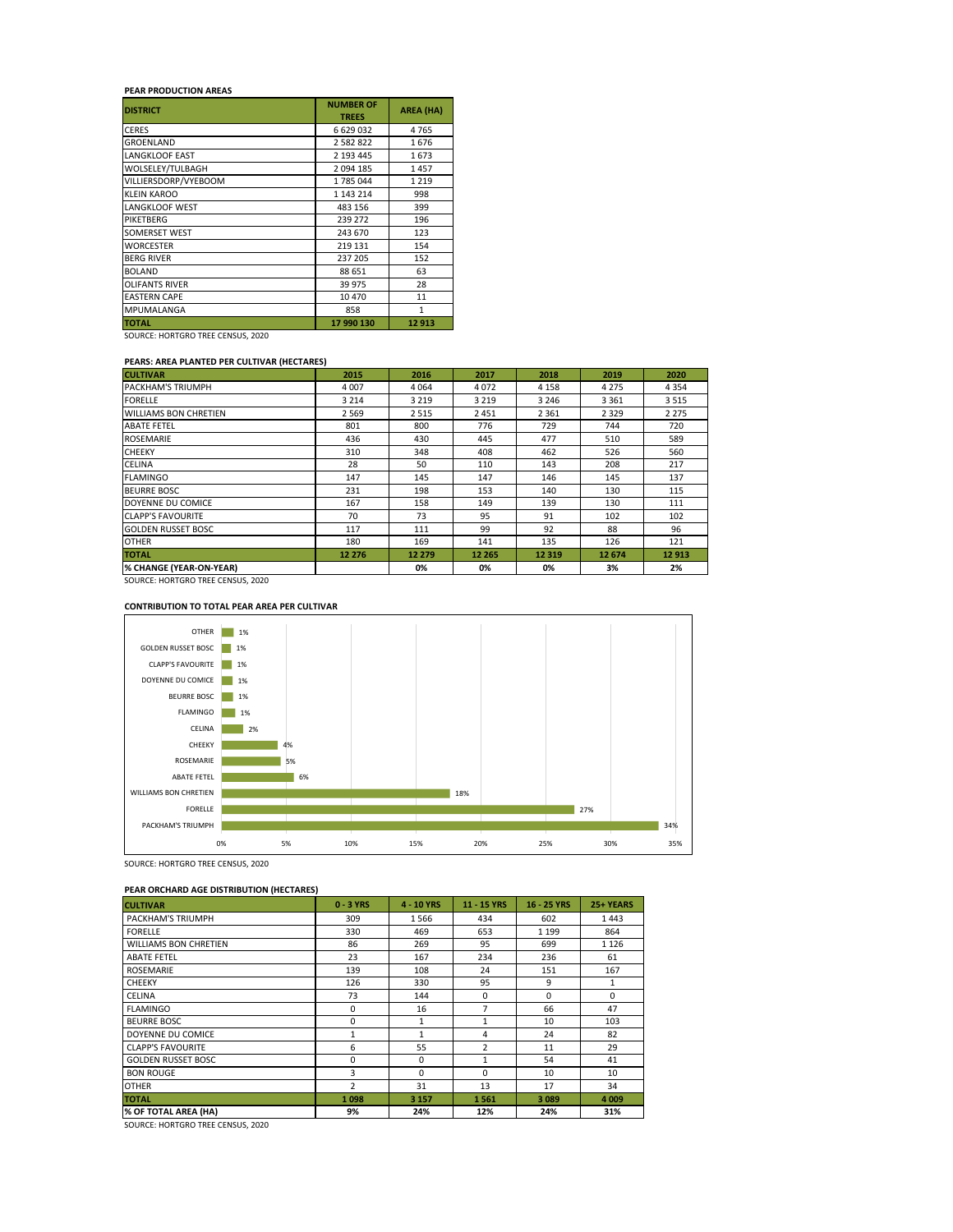## **CROP DISTIBUTION: PEARS**

| <b>Year JAN-DEC</b>                  | <b>TOTAL PRODUCTION</b> | <b>LOCAL MARKET*</b>                   | <b>EXPORTS</b>   | <b>PROCESSED</b> | <b>DRIED</b> | <b>CHANGE IN TOTAL</b><br><b>PRODUCTION</b> |
|--------------------------------------|-------------------------|----------------------------------------|------------------|------------------|--------------|---------------------------------------------|
|                                      | (TON)                   | (TON)                                  | (TON)            | (TON)            | (TON)        | %                                           |
| 2011                                 | 359 288                 | 65 977                                 | 176 673          | 108 534          | 8 1 0 4      |                                             |
| 2012                                 | 362 161                 | 53 236                                 | 177848           | 121 205          | 9872         | 1%                                          |
| 2013                                 | 389883                  | 47 690                                 | 197 905          | 132 240          | 12 048       | 8%                                          |
| 2014                                 | 415 607                 | 50 056                                 | 203 112          | 150 559          | 11880        | 7%                                          |
| 2015                                 | 413 200                 | 50 098                                 | 192 009          | 157 613          | 13 4 8 0     | $-1%$                                       |
| 2016                                 | 436 460                 | 49 811                                 | 222 192          | 151 178          | 13 2 8 0     | 6%                                          |
| 2017                                 | 431 419                 | 47 444                                 | 218 426          | 150 346          | 15 204       | $-1%$                                       |
| 2018                                 | 406 643                 | 49 9 26                                | 212 149          | 135 481          | 9088         | $-6%$                                       |
| 2019**                               | 414 159                 | 53 310                                 | 213 666          | 140 295          | 6888         | 2%                                          |
| 2020**                               | 438 468                 | 50 910                                 | 210 264          | 170 718          | 6576         | 6%                                          |
| <b>AVERAGE CROP DISTRIBUTION (%)</b> |                         | 13%                                    | 50%              | 35%              | 3%           |                                             |
|                                      |                         | <b>LOCAL MARKET*</b><br><b>EXPORTS</b> | <b>PROCESSED</b> | DRIED            |              |                                             |



SOURCE: DAFF/PPECB, 2020

\*Market sales & diret sales to supermarkets

\*\*Last 2 seasons subject to possible adjustments

Changes in historic information due to upgrading of reporting systems and databases to improve accuracy of information

#### **HISTORICAL PRICE TRENDS: PEARS**

| YEAR JAN-DEC                   | <b>SALES ON</b><br><b>MARKET</b> | <b>EXPORTS NET</b><br><b>REALISATION</b> | <b>PROCESSED</b> | <b>GROSS</b><br><b>VALUE</b><br><b>DRIED</b> | <b>GROSS</b><br><b>VALUE</b><br><b>FRESH</b> | <b>TOTAL VALUE OF</b><br><b>PRODUCTION</b> | <b>CHANGE IN</b><br><b>TOTAL VALUE OF</b><br><b>PRODUCTION</b> |
|--------------------------------|----------------------------------|------------------------------------------|------------------|----------------------------------------------|----------------------------------------------|--------------------------------------------|----------------------------------------------------------------|
|                                | (R per ton)                      | $(R$ per ton)                            | (R per ton)      | (R1,000)                                     | (R1,000)                                     | (R1,000)                                   | (%)                                                            |
| 2011                           | 3814                             | 6 6 0 9                                  | 893              | 17636                                        | 1419218                                      | 1533763                                    |                                                                |
| 2012                           | 4 2 1 3                          | 6826                                     | 1 1 1 8          | 23 668                                       | 1438333                                      | 1597491                                    | 4%                                                             |
| 2013                           | 4724                             | 8843                                     | 1317             | 28 8 85                                      | 1975372                                      | 2 178 481                                  | 36%                                                            |
| 2014                           | 4916                             | 9913                                     | 1381             | 35 863                                       | 2 2 5 9 5 2 4                                | 2 503 242                                  | 15%                                                            |
| 2015                           | 5 2 0 3                          | 10058                                    | 1525             | 50765                                        | 2 191 875                                    | 2 482 943                                  | $-1%$                                                          |
| 2016                           | 5 6 6 4                          | 11 157                                   | 1852             | 49 717                                       | 2 761 213                                    | 3 090 910                                  | 24%                                                            |
| 2017                           | 5578                             | 10 0 22                                  | 1589             | 58 938                                       | 2 453 633                                    | 2 751 423                                  | $-11%$                                                         |
| 2018                           | 5871                             | 11 477                                   | 1554             | 23 890                                       | 2 727 943                                    | 2 962 424                                  | 8%                                                             |
| 2019 **                        | 6335                             | 11751                                    | 1941             | 20828                                        | 2 848 557                                    | 3 141 728                                  | 6%                                                             |
| 2020**                         | 6 1 9 8                          | 13745                                    | 1884             | 29 28 1                                      | 3 205 578                                    | 3 556 423                                  | 13%                                                            |
| course pies concerne cost conc |                                  |                                          |                  |                                              |                                              |                                            |                                                                |

SOURCE: DAFF, 2020, SARS, 2016 - 2020 \*Sales on major local fresh produce markets \*\*Last 2 seasons subject to possible adjustments

#### **PEAR LOCAL MARKET SALES 2020**



SOURCE: DAFF, 2020

Changes in historic information due to upgrading of reporting systems and databases to improve accuracy of information





SOURCE: DAFF, 2020